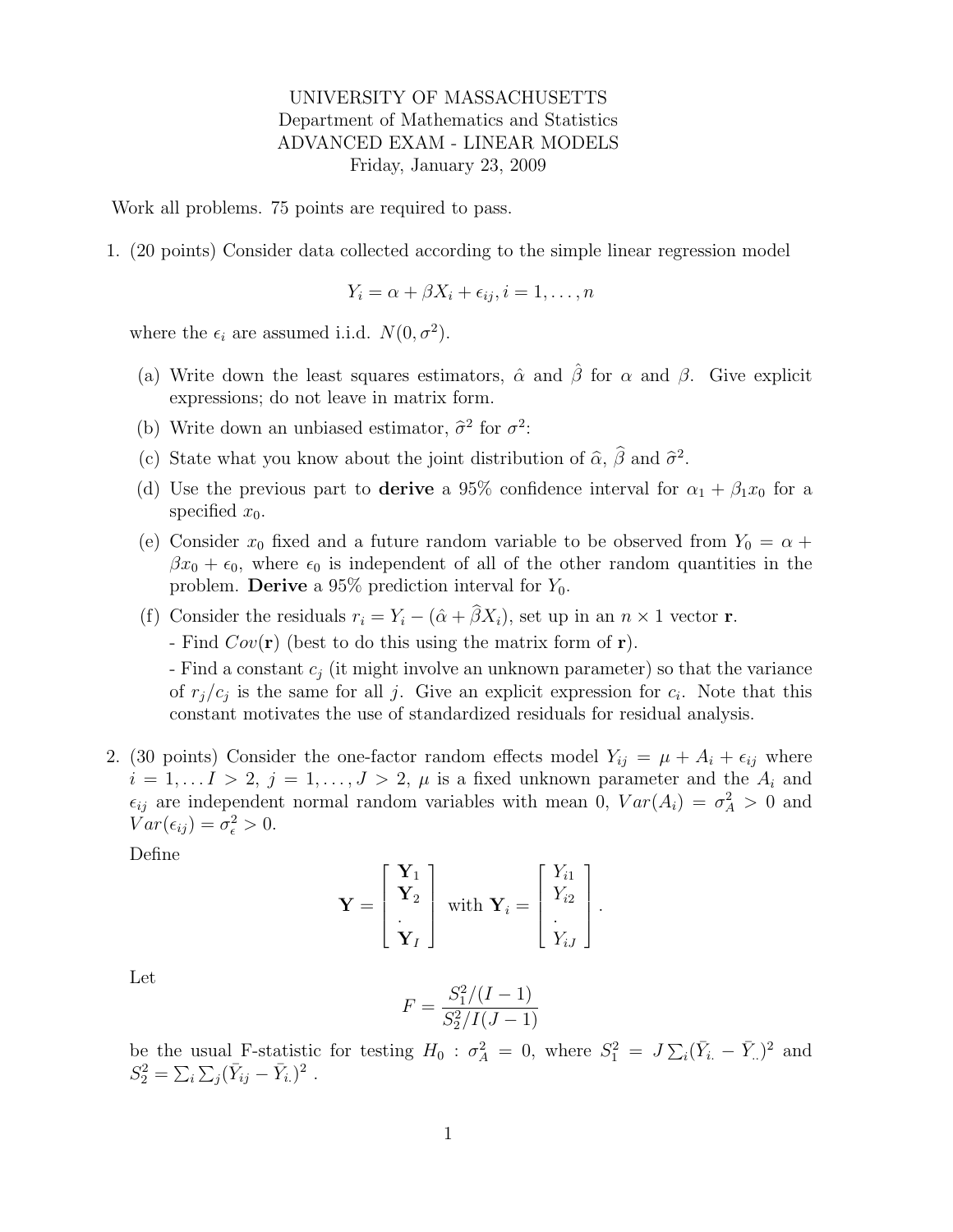- (a) Find  $Cov(\mathbf{Y})$  which you can give by describing  $Cov(\mathbf{Y}_i)$  for each i and  $Cov(\mathbf{Y}_i, \mathbf{Y}_k)$ for  $i \neq k$ .
- (b) Find the distribution of each of  $S_1^2$  and  $S_2^2$ . You can do this by getting constants  $c_1$  and  $c_2$  so that  $c_k S_k^2$  has a well known distribution, being sure to state the parameters involved.

I f for some reason you cannot get the above part you can "buy" the answer, that  $\frac{1}{2}$  is get it from the exam monitor, but give up the points on that question. This will let you continue on.

- (c) Argue that  $S_1^2$  and  $S_2^2$  are independent. (Hint: First prove that  $\bar{Y}_{i.} \bar{Y}_{..}$  has 0 covariance with  $\bar{Y}_{ij} - \bar{Y}_{i}$ .)
- (d) Use the previous two parts to find the distribution of  $F$ , which again you could describe by getting a constant c so that  $cF$  follows a known distribution (state the parameters involved).
- (e) Use the result of (c) to first derive a test of size  $\alpha$  of  $H_0$ :  $\sigma_A^2/\sigma_{\epsilon}^2 = g$  versus  $H_A: \sigma_A^2/\sigma_{\epsilon}^2 \neq g$  and then use this to derive a  $100(1-\alpha)\%$  confidence interval for  $\sigma_A^2/(\sigma_A^2+\sigma_\epsilon^2).$
- (f) Now special the previous part to get a test of  $H_0$ :  $\sigma_A^2 = 0$  and show how you would get the power function for this test. Your power calculation can be left in the form of an integral
- 3. (30 points) Consider the following three-treatment analysis of covariance model:

$$
y_{ij} = \mu + \tau_i + \gamma_i x_{ij} + \varepsilon_{ij}
$$

for  $i = 1, \ldots, 3, j = 1, \ldots, n_i$  where we assume the  $\epsilon_{ij}$  are i.i.d.  $N(0, \sigma^2)$ .

(a) Define estimability and explain why, without some restrictions the individual  $\tau_i$ 's are not estimable.

For the remainder of the problem assume  $\tau_1 + \tau_2 + \tau_3 = 0$ .

(b) Making use of the constraint in  $\tau_i$  by representing  $\tau_3$  in terms of  $\tau_1$  and  $\tau_2$ , write the model in the following matrix form

$$
\mathbf{Y}=\mathbf{X}\boldsymbol{\beta}+\boldsymbol{\varepsilon},
$$

by specifying **Y**, **X**,  $\beta$ , and  $\varepsilon$ .

We will assume that the  $x_{ij}$  are such that with this constraint incorporated X is of full column rank. There is no need in any of the following expressions to simplify  $(X'X)^{-1}$ ; you can leave it that way where needed.

- (c) Write down the expression (in matrix form) for the L.S. estimator  $\hat{\beta}$  of  $\beta$  and state the distribution of  $\beta$ .
- (d) Write down the expression for SSE (as some function of **Y**, **X** and/or  $\hat{\beta}$ ) and specify the degrees of freedom of SSE.